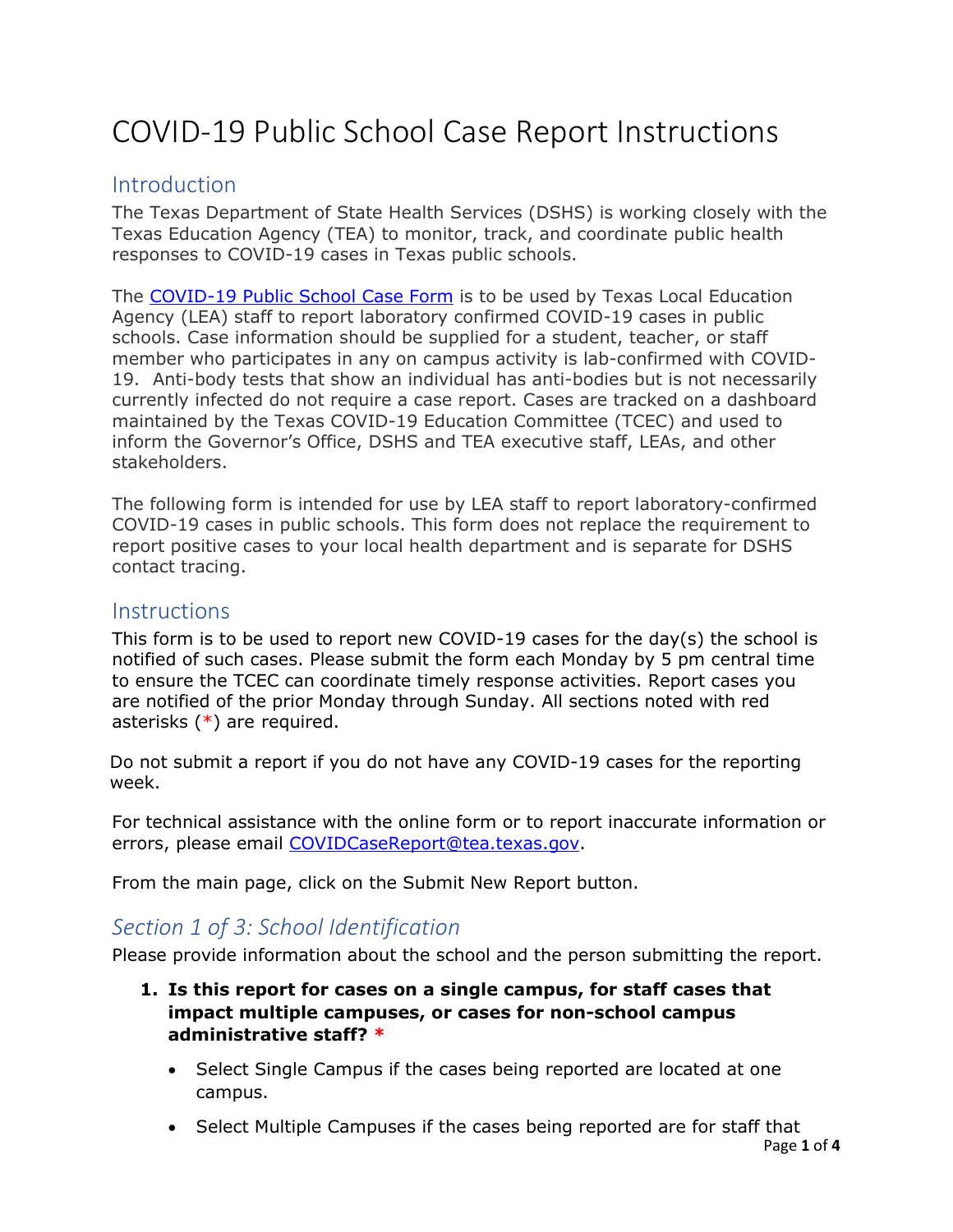may work at more than one campus (e.g. dyslexia specialists, intervention specialists). Staff reported for Multiple Campuses should not be reported on Single Campus reports.

• Select Non-Campus Administrative for any staff who are not working directly on a single campus or multiple campuses. This could include administrative staff at a district administration building, maintenance staff, etc. Students should not be reported under this option.

# **2. TEA Campus ID/TEA District ID \***

Use the drop-down menu to browse the list of local education agencies (LEAs) or schools, which are listed in ascending order of the school number. You can type in a number, name of an LEA, or school name to search more quickly. If you are unable to find your school, email [COVIDCaseReport@tea.texas.gov](mailto:COVIDCaseReport@tea.texas.gov) for assistance.

The list of schools will be displayed in TEA Campus ID if Single Campus is selected in the preceding question. The list of districts will be displayed if Multiple Campuses is selected in the preceding question.

Verify that the auto-populated organization information is correct before proceeding. Enter any information that needs to be corrected in the Reporter Comment(s) section.

# **3. LEA Authentication Code \***

Enter the LEA Authentication Code for your school or LEA. The codes were emailed to the superintendents. The form will not save if the correct authentication code is not entered. Each LEA was issued a unique authentication code. The same authentication code will be used for all campuses within the district.

#### **4. Reporter Email \***

Enter the email address of the school personnel entering the report.

# **5. Reporter Phone Number \***

Enter the phone number and extension, if applicable, of the school personnel entering the report.

# **6. Reporter Comment(s)**

If any auto-populated school information is not accurate, please comment here to enter accurate information for the school or district.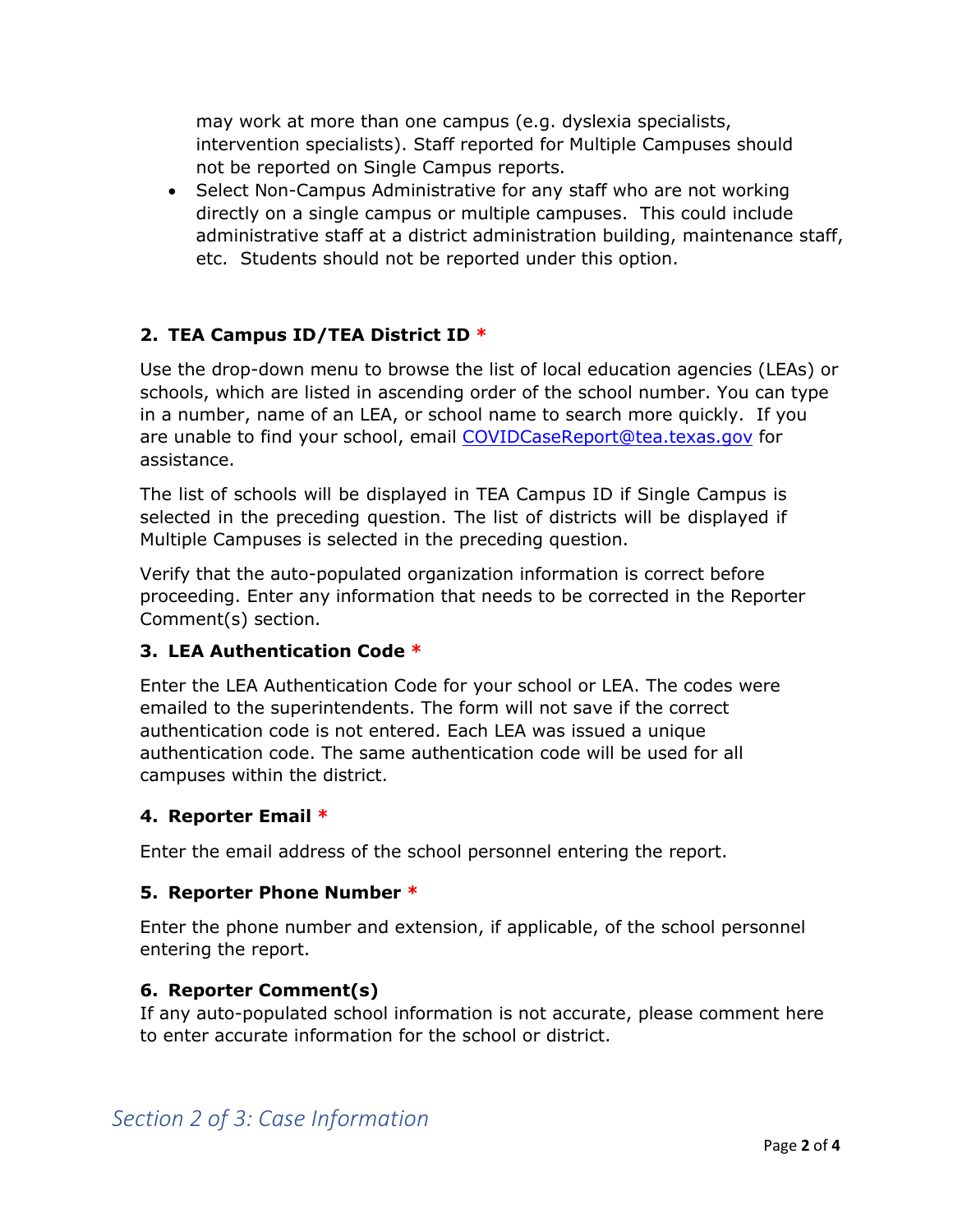Please report all new COVID-19 cases that the school was notified of the previous week (Monday through Sunday). You may report a maximum of 20 cases per form. Please submit additional COVID-19 school report forms for any additional cases. Please ensure the total number of cases reported on all forms for the previous week equal the total number of cases the school was notified of during the previous week.

#### **1. What is the total number of new COVID-19 cases the school was notified of during the previous week? \***

Enter the total number of cases for the previous Monday through Sunday. Enter the same total number on each form that needs to be submitted for the previous week.

#### **2. How many of the total number of new COVID-19 cases are being reported on this form? (maximum 20 cases per form) \***

Select the number of cases being reported on this form.

#### **3. Date on Which Confirmed Case Notification Was Received \***

Enter the date the school was notified of the positive case.

#### **4. Notified by \***

From the drop-down menu, select Individual or Public Health depending on who notified the school about this positive case.

# **5. Case Individual Type \***

From the drop-down menu, select the option that best describes the case being reported, either student, staff, or other.

- If Staff option is selected move to next question.
- If Other (on campus close contact occurred) option is selected move to next question.
- If the student option is selected, an additional field opens: *Student Grade*: From the drop-down menu, select the grade of the student.

#### **6. Was the positive case contracted on campus or off campus? \***

From the drop-down menu, select the option that best describes how the case was contracted.

#### **7. School-specific contacts identified? \***

From the drop-down menu select Yes, No, or Unknown. If the Yes option is selected, additional fields open:

• *Total Staff Close Contacts \*:* Type in the number of staff contacts associated with this case. If the number of contacts is unknown, enter 9999.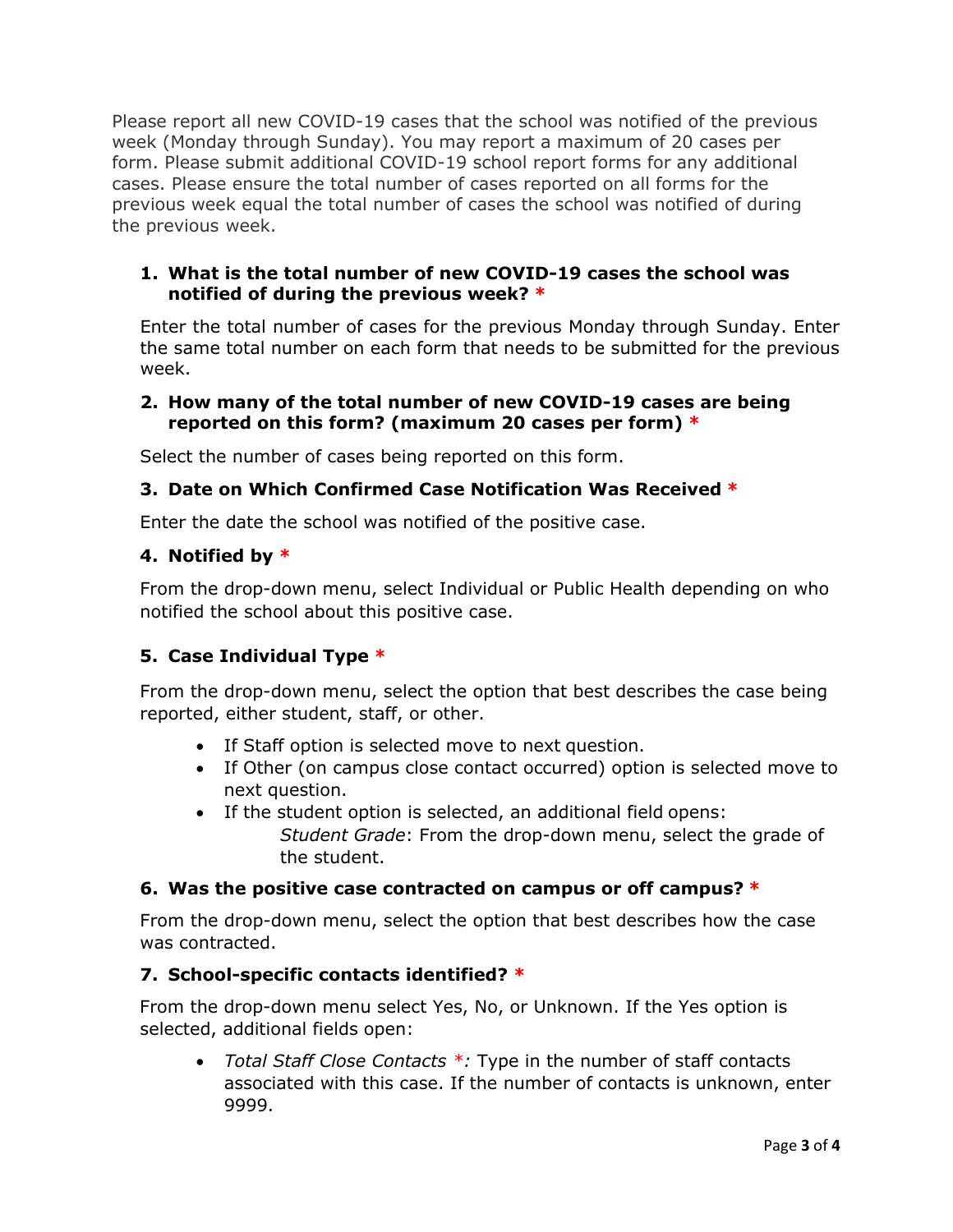• *Total Student Close Contacts \*:* Type in the number of student contacts associated with this case. If the number of contacts is unknown, enter 9999.

# *Section 3 of 3: School Operations*

Please provide the following information regarding the school's operations related to the cases being reported today. This section is only applicable if Single Campus is selected in Section 1.

> • **As a result of any cases reported on this form, was your entire campus closed? \***

If Yes, an additional field opens:

*How many days was the campus closed? \** Select the number of days (1-10) the campus was closed.

# *Save & Close*

Click the green Save & Close button to save the case details. This returns the user to the main page to Submit New Report.

# *Save & New*

Click the green Save & New option to save the case details and enter another form. This clears the form and allows the user to enter a new case report.

# *Cancel*

Click the grey cancel button to leave the form without saved changes.

# *Print*

If you would like to print the report, use the standard function for printing a browser window (Control-P or right click and print).

# *Questions*

For questions about this form, please email [COVIDCaseReport@tea.texas.gov.](mailto:COVIDCaseReport@tea.texas.gov)